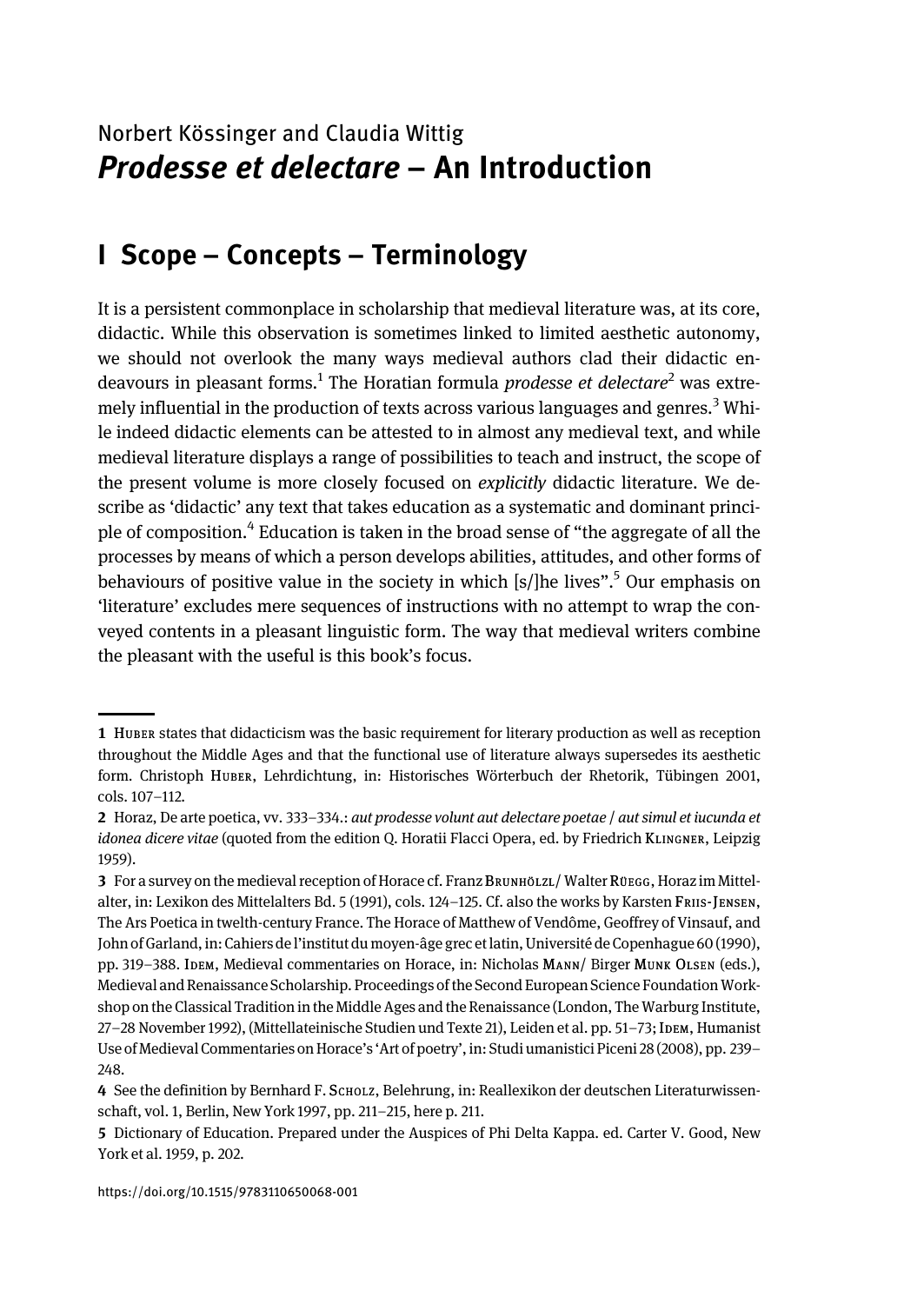Education did not remain a secondary aspect in literature. A vast spectrum of medieval literary texts is explicitly educational in both its claims and its textual intentions. Literature transmitted not only Christian values and classical sententiae but also numerous forms of practical knowledge.<sup>6</sup> Many of the earliest texts of the (newly) rising vernacular literary languages in the eleventh and twelfth centuries are didactic literature, including translations or adaptations of Latin texts and original works. In parallel with the rising vernaculars, Latin remained the language of education and homiletic teaching. This volume combines contributions that analyse didactic literature in high medieval Europe from different vantage points. They open new perspectives on education as a working principle or legitimizing strategy in the heterogeneous forms of writing intended to convey knowledge. This broad thematic, linguistic and geographical scope enables us to view didactic literature as the universal phenomenon it was and prompts us to understand its influence on many aspects of society in high medieval Europe and beyond.

Contributions will focus on the high medieval period. This is not because earlier texts were any less didactic, but because the cultural changes that set in during the twelfth century precipitated the production of an even wider range of didactic works. The religious developments from the monastic reforms to the resolutions of the Fourth Lateran Council encouraged the opening of categories of knowledge to lay people. This, together with changes in the social stratification of the secular elites, triggered the production of vernacular writing and made specific didactic discourses more readily available in the languages of these elites. The so-called 'Renaissance of the Twelfth Century' brought new esteem for classical Greek and Latin learning that built upon the knowledge of classical authorities already familiar in the medieval period.<sup>7</sup> Developments in trade and monetary transactions fostered a greater need for basic education in letters, mathematics, geography and languages.<sup>8</sup> The increase of Greek language skills and contacts with the Arabic world lend crucial impulses to Western European philosophy, $9$  but also to Western astronomy. The latter science became popular even at the princely courts and its practice was discussed by kings and bishops.<sup>10</sup> Teacher-student pairs such as Aristotle and his disciple, Alexander the Great,

<sup>6</sup> On the Horatian principle in the patristic exegesis cf. Basil STUDER, Delectare et prodesse. Zu einem Schlüsselwort der patristischen Exegese, in: Mémorial J. GRIBOMONT, Roma 1988, pp. 555-581. IDEM., 'Delectare et prodesse'. Ein exegetisch-homiletisches Prinzip bei Augustinus, in: Signum Pietatis. Festgabe für Cornelius Petrus Mayer OSA zum 60. Geburtstag. Edited on commission of the Augustinus-Instituts der deutschen Augustiner by Adolar Zumkeller OSA, Würzburg 1989, pp. 497–513.

<sup>7</sup> Charles Homer HASKINS, The Renaissance of the Twelfth Century, Cambridge, Mass. 1927.

<sup>8</sup> Sabatino Roberto López, The Commercial Revolution of the Middle Ages 950–1350, Cambridge 1971.

<sup>9</sup> This is explored in several contributions in Peter DRONKE, A History of Twelfth-Century Western Philosophy, Cambridge 1988, e.g. Winthrop WETHERBY, Philosophy, cosmology, and the twelfth-century Renaissance, pp. 21–53 and Jean JoLIVET, The Arabic Inheritance, pp. 113–148.

<sup>10</sup> Such as in the work of Nicole Oresme who addressed the misuse of astrology by courtiers at the court of Charles V of France; cf. Stefano CAROTI, Nicole Oresme's polemic against astrology in his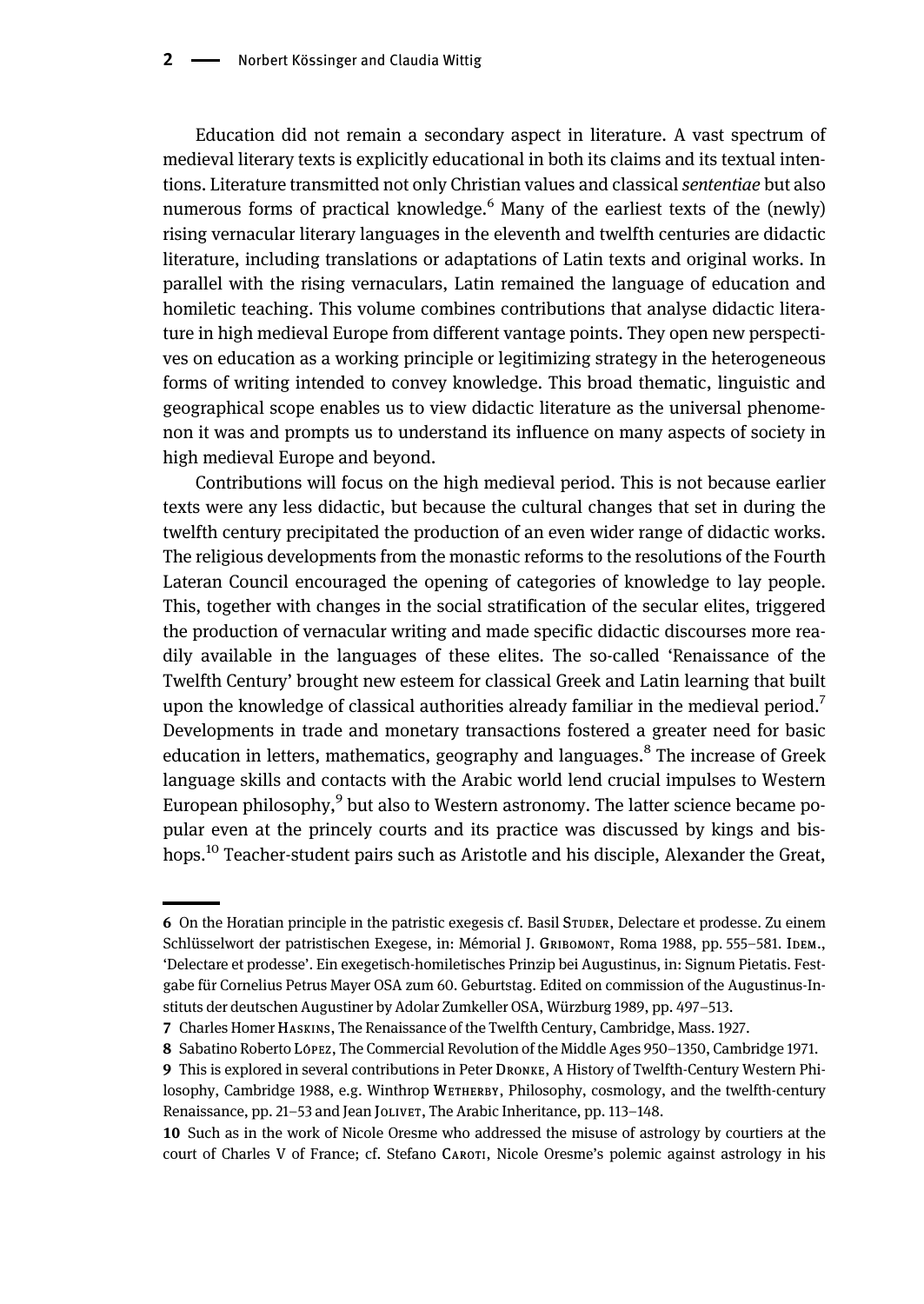promoted the knowledge of moral philosophy as well as the sciences in the literary texts that were popular at the courts. $^{11}$ 



Figure 1: London, British Library, Add MS 47680, fol. 20v.

<sup>&#</sup>x27;Quodlibeta', in: Patrick CURRY (ed.), Astrology, science and society: Historical essays, Woodbridge 1987, pp. 75–93.

<sup>11</sup> Cf. the comprehensive work by Catherine GAULLIER-BOUGASSAS (ed.), La fascination pour Alexandre le Grand dans les littératures européennes (Xe-XVIe siècle), 4 vols. (Alexander redivivus 5), Turnhout 2014, which covers the popularity of Alexander-narratives in a range of literatures from Russian and Serbian to Armenian, Hebrew, Arabic, Latin Greek and the European vernaculars.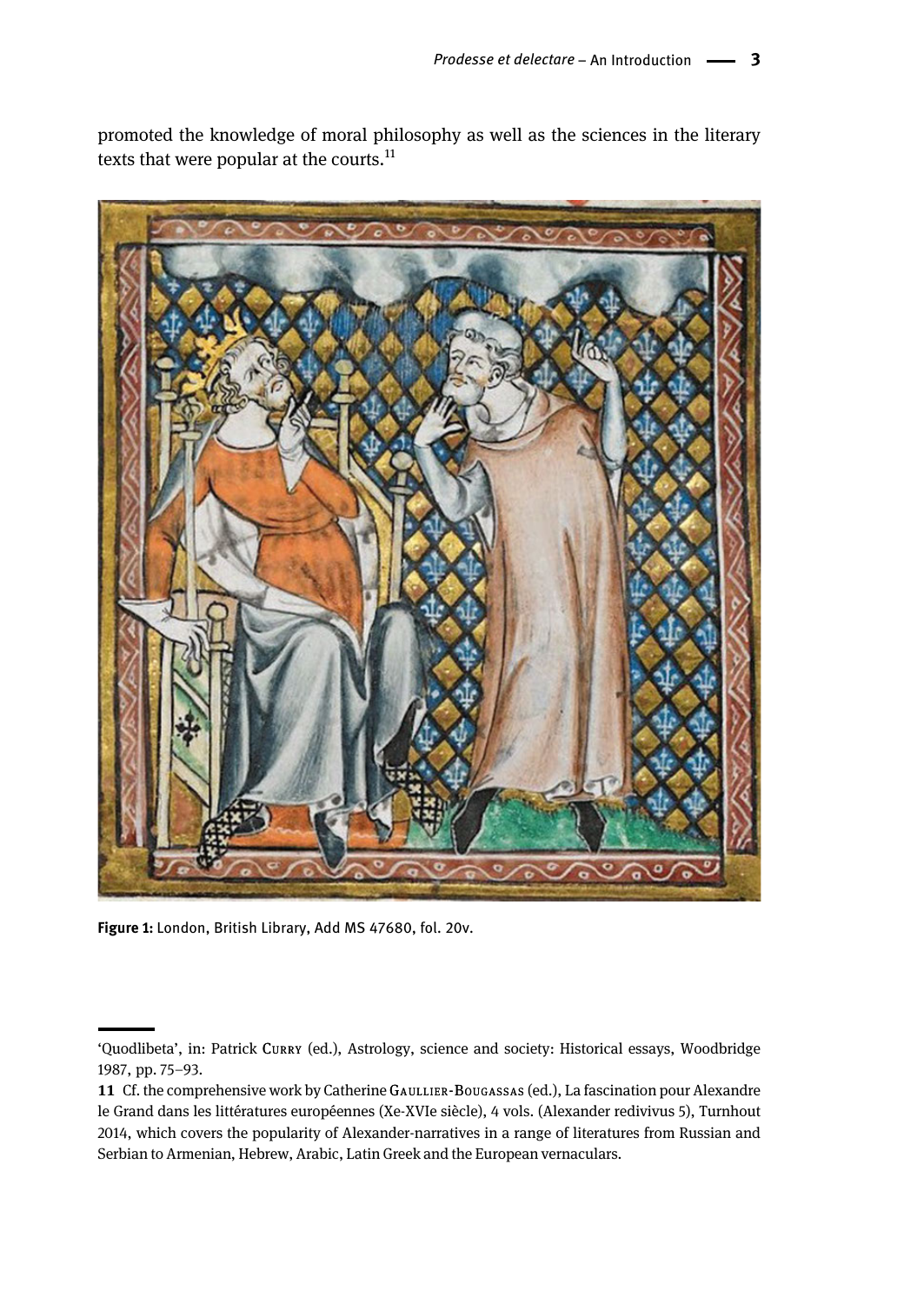An illustration in a fourteenth-century manuscript of the 'Secretum secretorum' shows the great philosopher and successful emperor in a discussion concerning the movements of the stars.<sup>12</sup> While we will explore case studies predominantly from this period of transition and the expansion of the categories of knowledge, we will also trace some of these developments into the later Middle Ages to spotlight the lasting influence of High Medieval teaching and learning in literature.

Didactic writing has only recently attracted scholarly interest, though much work remains to be done.<sup>13</sup> This is partly due to what scholars of literature perceived as a lack of poetic quality in many educational texts, in particular those intended for lay audiences composed in the vernacular languages. Didactic poetry had a longstanding poetic tradition in classical Latin and remained popular in the medieval period.<sup>14</sup> The question of a didactic genre, didactic poetry, has troubled classical theorists: modern authors (famously Goethe) as much as literary scholars.<sup>15</sup> The focus on genre was often connected to the literary phenomenon 'didactic poetry' or Lehrgedicht, a term which suggests a degree of coherence in the broad variety of texts to which it is applied. However, if the focus shifts from 'poetry' to 'literature' more broadly, education occurs as an external function, rather than a structurally independent type of literature.<sup>16</sup> Recent studies have therefore promoted education as an auctorial position with a normative claim<sup>17</sup> or a didactic mode of speaking<sup>18</sup> as more useful categories with which to encompass the vast variety of writing meant to instruct, and the many forms this could adopt. Other recent publications on medieval didacticism have taken a broader approach and analysed didactic elements in a variety of literary texts, lyrical

<sup>12</sup> London, British Library, Add MS 47680, fol. 20v. Cf. figure 1.

<sup>13</sup> E.g. Juanita FEROS RUYS (ed.), What Nature Does Not Teach. Didactic Literature in the Medieval and Early Modern Periods (Disputatio 15), Turnhout 2008; Henrike LÄHNEMANN/Sandra LINDEN (eds.), Dichtung und Didaxe: Lehrhaftes Sprechen in der deutschen Literatur des Mittelalters, Berlin, New York 2008.

<sup>14</sup> ThomasHAYE, Das lateinische Lehrgedicht im Mittelalter. Analyse einer Gattung, Leiden, New York, Berlin 1997.

<sup>15</sup> ALBERTSEN refers to didactic poetry as a genre, though he discusses differing attitudes to the question of genre throughout history, Leif Ludwig ALBERTSEN, Lehrdichtung, in: Fischer Lexikon Literatur, vol 2, Frankfurt 1996, pp. 937–960, pp. 937–941. See also HAYE (note 14), pp. 1–19.

<sup>16</sup> Cf. SCHOLZ (note 4), wo offers the following definition on p. 211: "In den Gattungen der didaktischen Literatur dominante, in anderen Gattungen bisweilen subdominante Textfunktion (dominant textual function in didactic literature, in other genres occasionally subdominant)".

<sup>17</sup> Regula FORSTER/ Romy GÜNTHART/ Christoph SCHANZE, Einleitung, in: IDEM (eds.), Didaktisches Erzählen. Formen literarischer Belehrung in Orient und Okzident, Frankfurt a.M. et al. 2010, pp. 1–20, p. 10.

<sup>18</sup> Henrike LÄHNEMANN/ Sandra LINDEN, Was ist lehrhaftes Sprechen? Einleitung, in: IDEM (note 13), pp. 1–10, here p. 2. See also Elke BRÜGGEN, Fiktionalität und Didaxe. Annäherungen an die Dignität lehrhafter Rede im Mittelalter, in: Ursula PETERS (ed.), Text und Kultur. Mittelalterliche Literatur 1150–1450 (Germanistische Symposien. Berichtsbände XXIII), Stuttgart, Weimar 2001, pp. 546–574, here pp. 565– 574.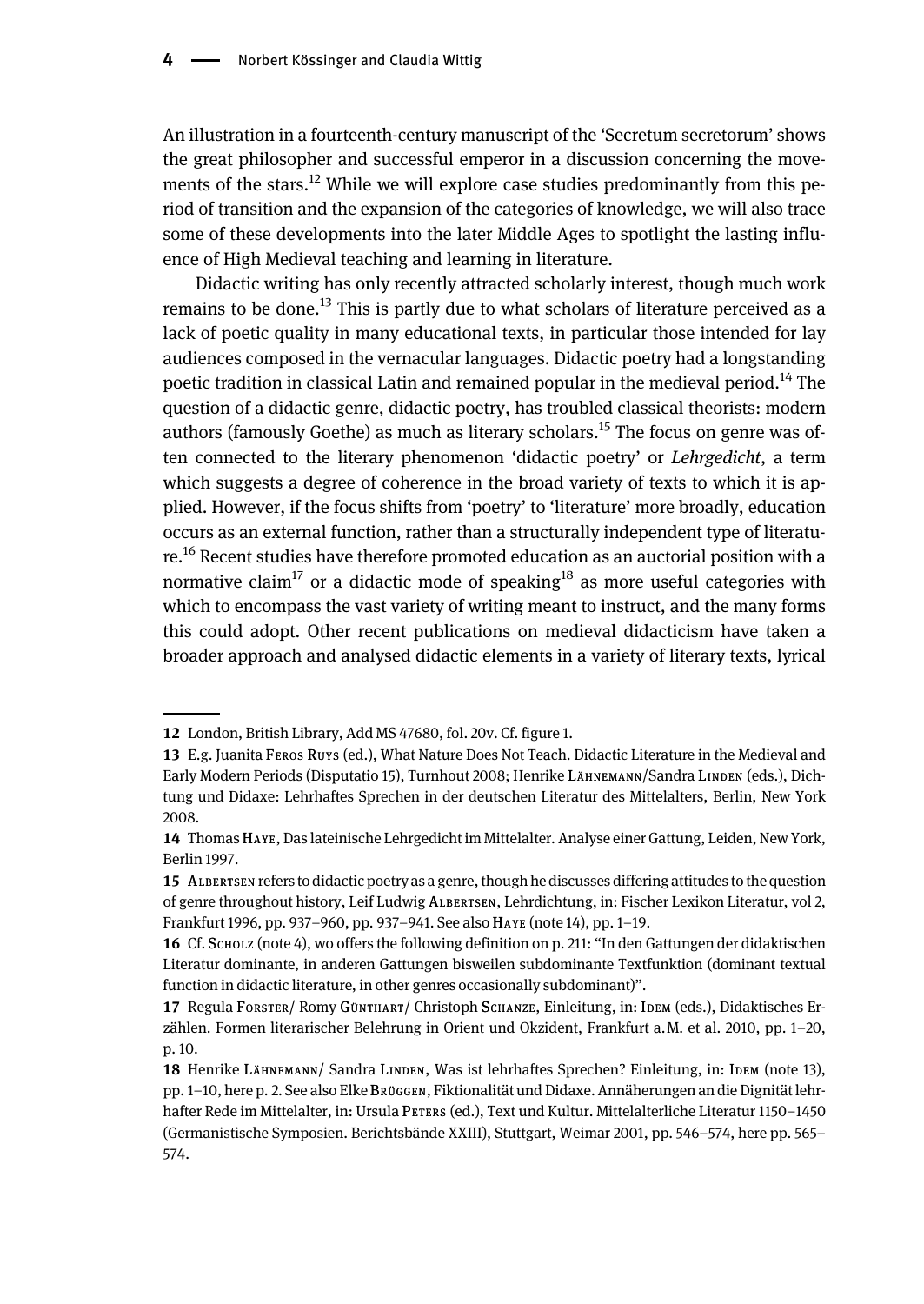as well as narrative, or the way literary texts reflect on education and on their own didactic potential.<sup>19</sup>

The present volume has a different objective: in narrowing the focus to didactic literature in a stricter sense, the contributions explore the strategies authors employed to convey their teachings. Didactics in medieval texts become effective on the level of content and form, but also include rhetorical, performative and visual methods. Successful didactic authors need to be experts not just on what they teach but also know how to teach it.

### II Authority of didactic authors

In High Medieval Europe, writing any kind of text was a major commitment. Authors had to muster time and writing material for the composition of their works. They needed to have some kind of education, and access to sources, which meant a social or institutional network in which source texts circulated. Authors writing both in Latin and the various vernaculars often felt compelled to justify the efforts. They frequently referred to classical and patristic authorities and the educational value of their works for legitimation.

Horace's 'Ars poetica' was copied throughout the medieval period and quoted by Latin writers.<sup>20</sup> The vernacular languages did not develop an independent poetical theory but thrived on classical inheritance. Secular texts in particular often adapted methods of both Classical literary theory and scriptural exegesis to new contexts. The example of German medieval literature shows that the Horatian formula of prodesse et delectare was not glossed in Old High German. It was very rarely quoted until well into the early modern period. $^{21}$  Nonetheless, the notion that in-

<sup>19</sup> A recent collection of papers on teaching and learning in medieval German literature discusses in several of its contributions the reflexions on teaching, learning and education that can be found in the (German) texts themselves. Cf. Henrike LÄHNEMANN/ Nicola McLELLAND/ Niene МIEDEMA (eds.), Lehren, Lernen und Bilden in der deutschen Literatur des Mittelalters. XXIII. Anglo-German Colloquium, Nottingham 2013, Tübingen 2017.

<sup>20</sup> MUNK OLSEN lists 134 manuscripts that copy the 'Ars Poetica', where the formula originates, from the eleventh and twelfth centuries alone. Birger MUNK OLSEN, L'étude des auteurs classiques latins aux XIe et XIIe siècles, vol 1:1. Catalogue des manuscrits classiques latins copiés du IXe au XIIe siècle: Apicius-Juvénal, Paris 1982, pp. 147–148.

<sup>21</sup> Cf. Klaus SIEWERT, Die althochdeutsche Horazglossierung (Studien zum Althochdeutschen 8), Göttingen 1986; see also Rolf BERGMANN, Umfang und Verteilung volkssprachiger Textglossierung und Textglossare: Nichtbiblische Texte, in: Rolf BERGMANN/ Stefanie STRICKER (eds.), Die althochdeutsche und altsächsische Glossographie. Ein Handbuch, Bd. 1, Berlin/New York 2009, pp. 83–122, pp. 85–87; Hend ASAAD,'Prodesse et delectare' in den deutschen Fastnachtspielen vonHans Sachs und in den arabischen Schattenspielen von Ibn Daniyal. Eine vergleichende Untersuchung anhand exemplarischer Texte, in: Amsterdamer Beiträge zur älteren Germanistik 76 (2016), pp. 123–144; Peter Philipp RIEDL, Nützliches Erschrecken. Die ältesten Versionen der Faust-Historia und das Verhältnis von prodesse und delectare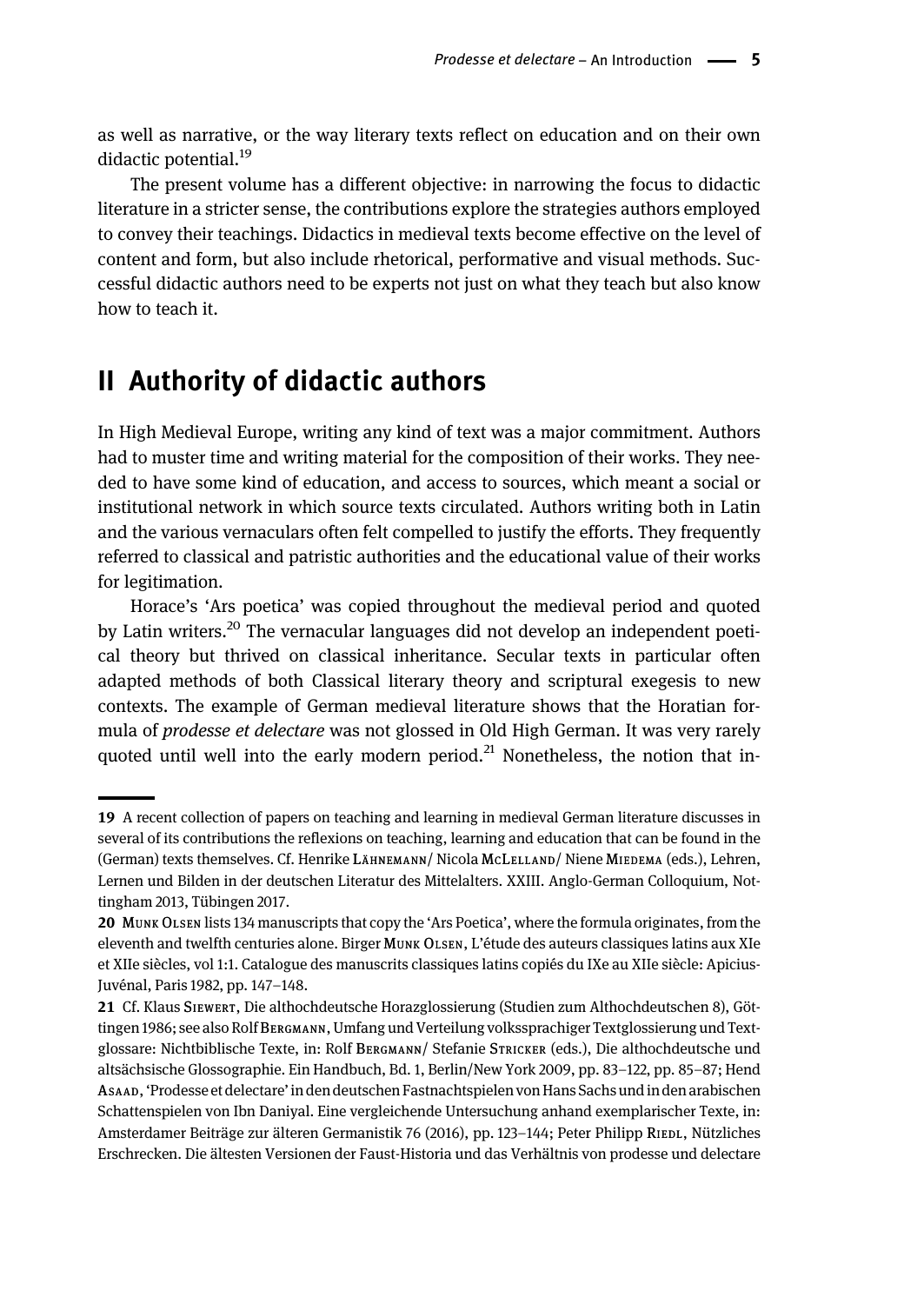struction was more effective if it was pleasant was present in vernacular didacti $cism,$  too. $^{22}$ 

Vice versa, educational values could be ascribed to a book to legitimize its entertaining subject matter. Historiographic works such as the 'Pantheon' by Godfrey of Viterbo or the anonymous Middle High German 'Kaiserchronik' claim a didactic function beyond a mere retelling of events in the past, but rather aim to offer guidance for the present and future of their audiences. Romances, among the most popular new texts produced and read in high medieval Europe, suggest that their readers used the trifles of the (literary) heroes as models for their own lives, a practice explicitly encouraged by authors of the courtesy books which emerged all over Europe in the same period.<sup>23</sup> Even romances of dubious morality, such as the 'Tristan' in the version by Gottfried von Strassburg, raise a claim to being useful to their readers' emotional education.<sup>24</sup>

But even texts that were unequivocally instructive often came with more or less elaborate justification about why they were produced and why the author saw himself in the position not only to instruct others, but also to make his teachings available to people beyond his immediate personal circle by writing them down. Monastic writers in particular, those who were most likely to have time and occasion to produce and copy didactic texts, had to justify their endeavour in order to circumvent accusations of pride and presumption. The typical topoi include the requests of their superiors or brothers, their own unwillingness to put themselves forward and, increasingly, a concern for their contemporaries' moral well-being.<sup>25</sup>

Outside the monasteries, at the schools, courts, and universities, the need for humility was felt less strongly and authors of didactic texts often show considerable selfconfidence as to their ability to instruct others. However, authors who lived and wrote for those 'in the world' also needed to convince their audiences that they were indeed

in der Literatur der Frühen Neuzeit, in: Daphnis. Zeitschrift für mittlere deutsche Literatur und Kultur der frühen Neuzeit (1400–1750) 32 (2003), pp. 523–558.

<sup>22</sup> Cf. Tony Hunr on prodesse et delectare in Old French literature: 'Prodesse et Delectare': Metaphors of Pleasure and Instruction in Old French, in: Neuphilologische Mitteilungen 80 (1979), pp. 17–35. For more context concerning the medieval success story of this quotation cf. BRÜGGEN, (note 18).

<sup>23</sup> Cf. eg. 'Der Welscher Gast', ll. 1029–1078 (Der Welsche Gast des Thomasin von Zirclaria, ed. Heinrich RÜCKERT, introduction and register by Friedrich Neumann, Deutsche Neudrucke: Texte des Mittelalters (Berlin, 1965) and 'Urbain le Courtois', 'later' version, ll. 67–84. The lines are interpolated in the manuscript Bodleian Library, Selden supra 74 from the second half of the thirteenth century (Anglo-Norman Books of Courtesy and Nurture, ed. Rosamond PARSONS, in: Publications of the Modern Language Association of America 44 (1929), p. 29.

<sup>24</sup> Cf. the prologue to Gottfried's text, in particular vv. 218–244: Gottfried von Straßburg, Tristan, ed. by Karl MAROLD. Unveränderter vierter Abdruck nach dem dritten mit einem auf Grund von F. Rankes Kollationen verbesserten Apparat besorgt von Werner Schröder, Berlin, New York 1977.

<sup>25</sup> Sita STECKEL, Kulturen des Lehrens im Früh- und Hochmittelalter. Autorität, Wissenskonzepte und Netzwerke von Gelehrten (Norm und Struktur 39), Cologne 2010, pp. 667–668.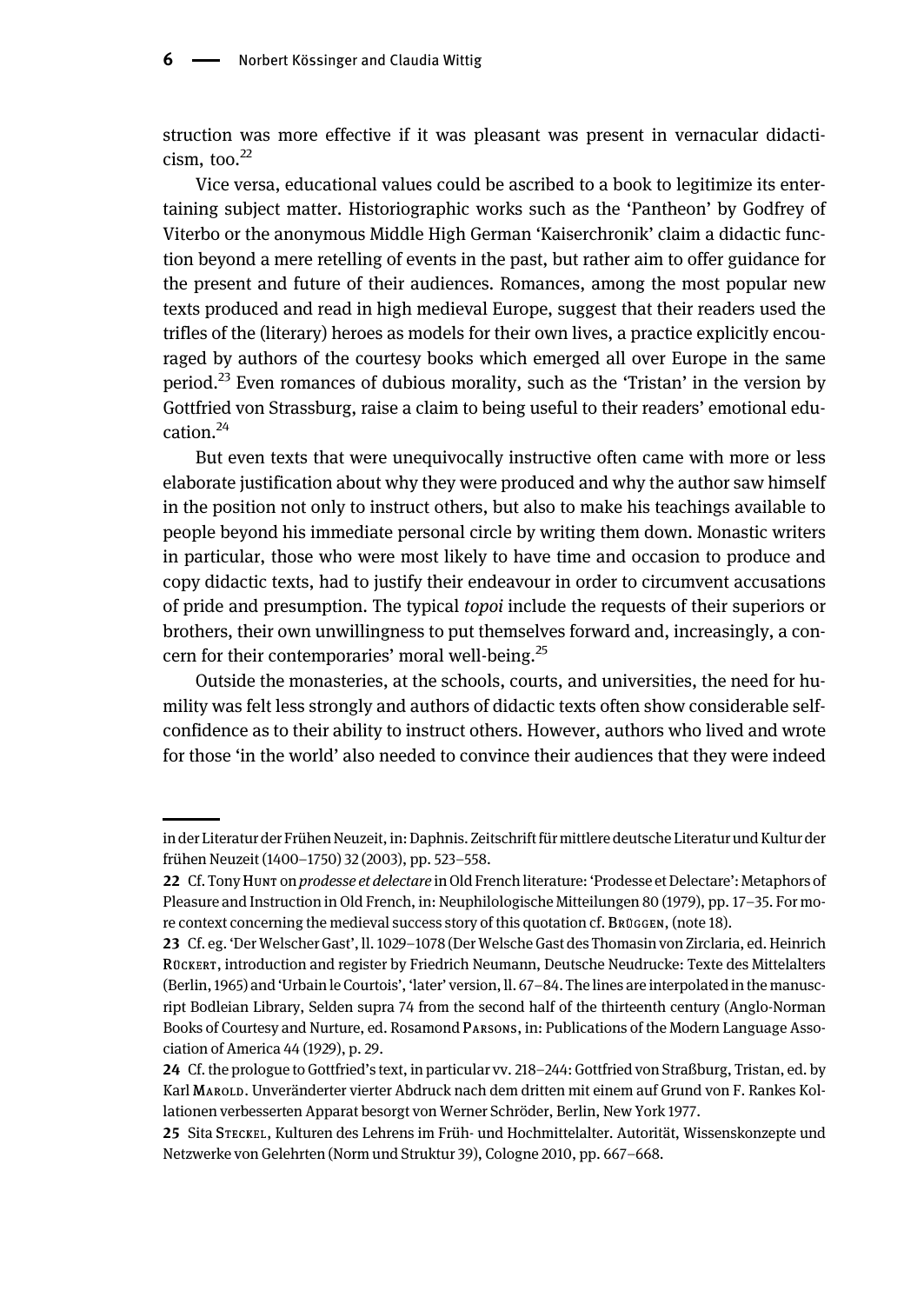qualified to teach. Sources of auctorial authority broadened in the course of the high medieval period, as more and more literature was produced by an increasingly diverse group of people. In the eleventh and early twelfth centuries, divine inspiration and the foundation of the teachings in ecclesiastical doctrine dominated as sources of authority for the predominantly clerical writers.<sup>26</sup> When medieval authors commented on didactic processes (instruere, erudire) they meant either learning to read and write Latin or moral education – or both at the same time. The word didactic from Greek δίδαξις (dídaxis) was rarely used in the High Medieval period. Hugh of Saint Victor calls his major didactic work 'Didascalicon de studio legendi'. In it, he treats the seven liberal arts and the ability to read and interpret Holy Scripture with regards to its moral dimension.<sup>27</sup> One of the characteristic intellectual markers of the medieval 'renaissance' mentioned above was a renewed interest in classical Latin writing. Among the texts rediscovered, read, copied and translated were treatises about ethics and morality.<sup>28</sup> Cicero, Statius, pseudo-Cato and others became staples at the schools,<sup>29</sup> where they were used to teach Latin alongside morality – litterae et mores, a typical combination in the high medieval classrooms that accommodated the offspring of aristocratic families destined for careers at the ecclesiastical and secular courts of Europe.<sup>30</sup> Accordingly, classical *auctoritates* held sway in the didactic literatures of the period, from matters of love and friendship to governmental practice, from agriculture to household management, and indeed the composition of literature itself. Their works, supplemented by biblical and patristic texts, provided the major sources upon which authors could base their teachings, and they were careful to note their knowledge of these texts. Despite the uncontested dominance of Christian doctrine in most didactic writing, the heathen origin of the classics did not prevent their use. On the contrary: if these heathen authors knew so much about morality and lived blameless lives, how much more obliged were the Christians to educate themselves in these matters? So

<sup>26</sup> STECKEL (note 25), pp. 124–130.

<sup>27</sup> Hugonis de Sancto Victore Didascalicon De Studio legendi: a critical text, ed. Charles Henry Burri-MER (Studies in Medieval and Renaissance Latin Language and Literature 10), Washington 1939.

<sup>28</sup> Birger MUNK OLSEN, La popularité des textes classiques entre le IXe et le XIIe siècle, in: Revue d'Histoires des Textes 14–15 (1986), pp. 169–181, published again in IDEM, La réception de la littérature classique au moyen age (IXe-XIIe siècle). Choix des articles publiés par les collegues à l'occasion de son soixantième anniversaire, ed. by Karsten Frus-Jensen, Copenhagen 1995, pp. 21–34.

<sup>29</sup> Charles Homer HASKINS, A List of Text-Books from the close of the Twelfth Century, in: IDEM (ed.), Studies in the History of Medieval Science, Cambridge, Mass. 1924, pp. 356-76. See also C. Stephen JAE-GER, The Envy of Angels: Cathedral Schools and Social Ideals in Medieval Europe, 950-1200 (The Middle Ages series), Philadelphia 1994, pp. 76–117; Günter GLAUCHE, Schullektüre im Mittelalter. Entstehung und Wandlungen des Lektürekanons bis 1200 nach den Quellen dargestellt (Münchener Beiträge zur Mediävistik und Renaissance-Forschung 5), Munich 1970.

<sup>30</sup> C. Stephen JAEGER, Cathedral Schools and Humanist Learning, 950–1150, in: Deutsche Vierteljahrsschrift für Literaturwissenschaft und Geistesgeschichte 61 (1987), pp. 569–616; later in more detail JAE - GER (note 29), esp. chapter 3: The New Education Institutionalized: Schools of Manners, pp. 53–75.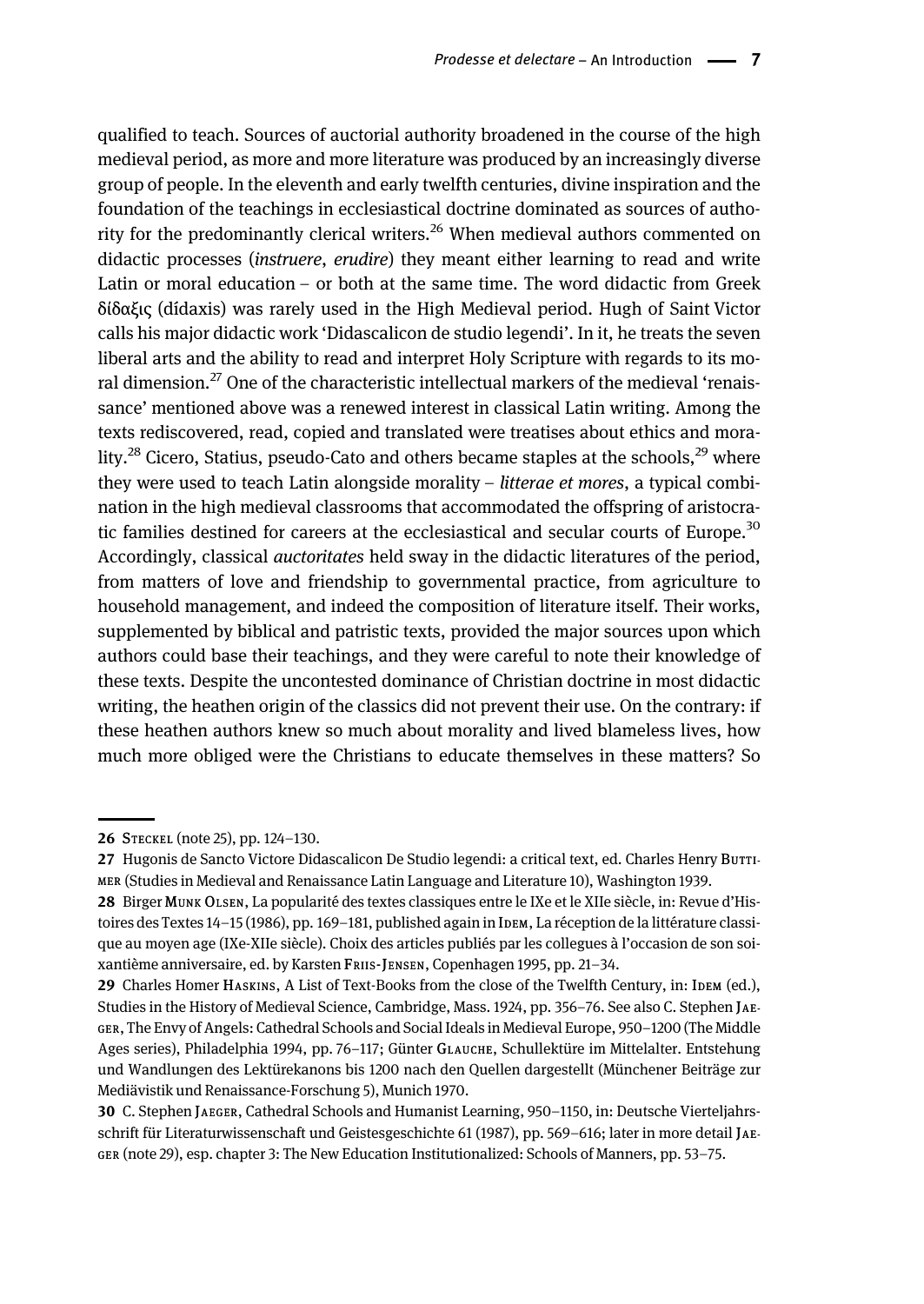Wernher von Elmendorf argues in his 'Tugendspiegel', defending the use of classical moral teaching.<sup>31</sup> The oft-cited image of the dwarves on the shoulders of giants springs to mind. $32$  Biblical and patristic texts were used not only for religious instruction, as in the newly emerging form of the thematic sermon,  $33$  but also as exemplars for secular matters, such as good government or even diet.

However, inspiration was drawn not only from the Latin pre-Christian authors, but also from texts outside the frame of what we tend to think of as the Western world. Intensive intellectual and economic contacts with the East, namely the Levant and the broader Arabic world, made knowledge from Palestine and Persia available. There had always been close contacts with North Africa in the Mediterranean and the Umayyad government in Spain allowed for the import of Islamic philosophy, art, and administration. For writers of texts that transmitted categories of knowledge hitherto unknown in Latin Christianity, authority could be drawn from different sources. Experience became a new legitimate source of auctorial authority: Walter Map could write about the 'Courtier's Trifles' partly based on his education but mostly because of his time at the court of Henry II.

## III The contributions to the volume

We have grouped the contributions into four sections, which we will characterize below. These sections demonstrate the range of thematic and systematic focal points that emerge in the contributions; the intersections between the contributions would in some cases have justified their inclusion in a different section. Within each section, the contributions follow a chronological order.

### Knowledge and Power

Expertise and authority were never entirely undisputed and the period of the High Middle Ages is also one in which experts can become suspects and their role in a

<sup>31</sup> 'Tugendspiegel', ll. 21–36: Wernher von Elmendorf, ed. Joachim BUMKE (Altdeutsche Textbibliothek 77), Tübingen, 1974, p. 1–2.

<sup>32</sup> John of Salisbury attributes this analogy to Bernhard of Chartres in his 'Metalogicon', (book III, ch. 4), ed. and transl. by John B.HALL/ J.P.HASELDINE (Corpus Christianorum in translation 12) Turnhout 2013, p. 257.

<sup>33</sup> One of the first to compose a medieval *ars praedicandi* was Alain de Lille, though many more would follow in the course of the high and late Middle Ages. Cf. Marianne G. BRISCOE/ Barbara H. JAYE, Artes praedicandi / Artes orandi (Typologie des sources du Moyen Âge occidental 61), Turnhout 1992, pp. 27– 36.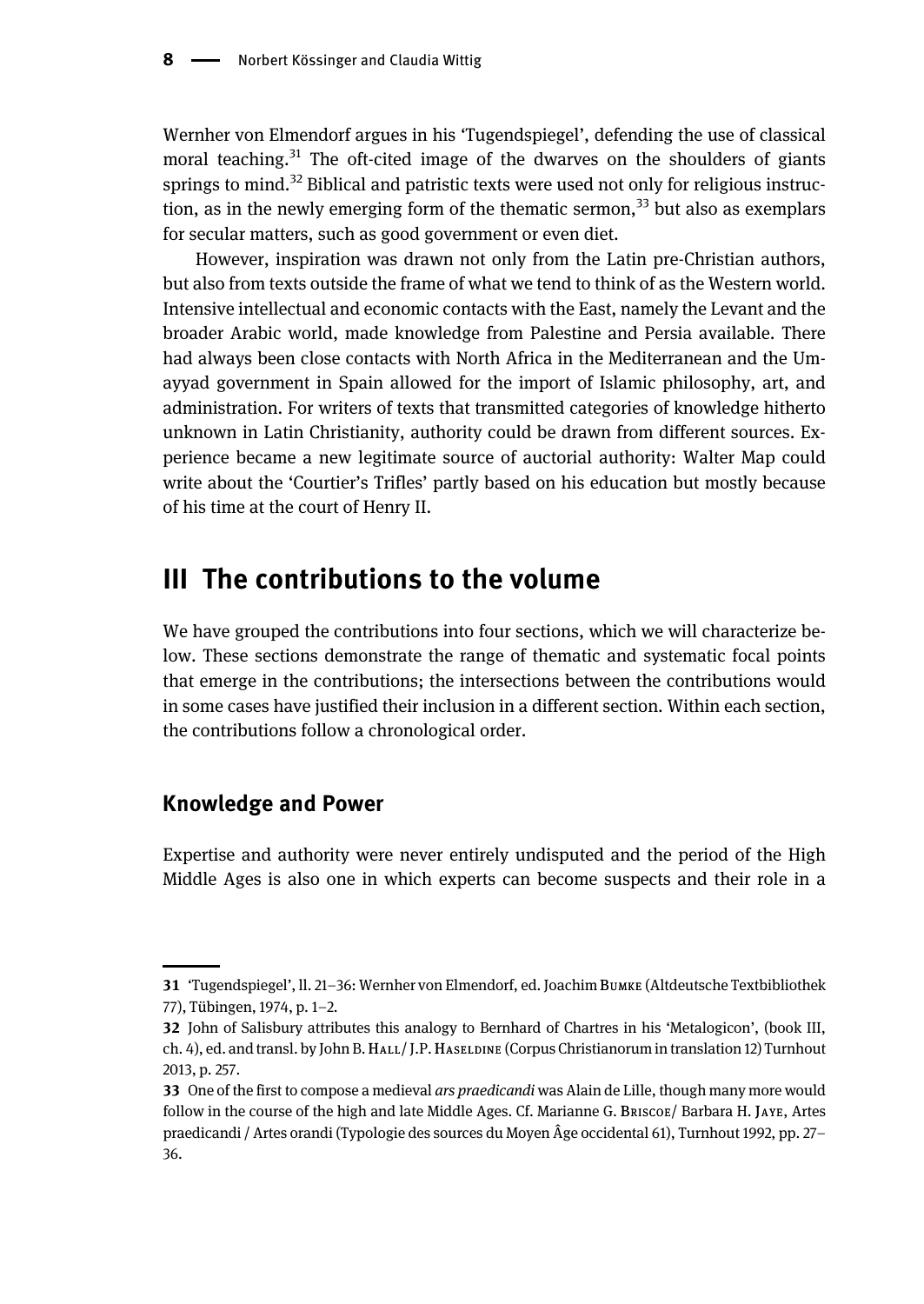culture may be questioned.<sup>34</sup> After all, the possession of or access to knowledge is often synonymous with political, religious, or social capital – in High Medieval Europe, and beyond, knowledge begins to equal power.<sup>35</sup> Martin Aurell, in his contribution, observes a paradigm shift in the importance and social relevance of education, especially literary education, not just for kings and magnates but also for the chivalric circles of the Anglo-Norman elite. The ideal of the miles litteratus and the development of an aristocratic literature, he argues, were pivotal for the political success of the nobility and the establishment of their social identity.

A number of texts were, in fact, composed or translated specifically to enable a ruler to govern well, consolidate power and increase social capital. The knowledge and virtues that a ruler was expected to assemble in his person were drawn from different traditions: Medieval Mirrors of Princes combined cardinal virtues known from classical authorities alongside Christian ethics, knowledge on administration and ethics of warfare. But the sources for the education of a ruler could be even more di-Verse. The contributions of Michele CAMPOPIANO and Helen FULTON engage with a particularly fascinating text, its transmission and its adaptation to new political contexts: the 'Secretum secretorum'. CAMPOPIANO traces the history of the text and tracks some of its most influential motifs from its origins in the sixth-century Sassanian Empire to thirteenth-century England, demonstrating their political appropriation. Helen FUL - TON analyses the impact of the Latin 'Secretum secretorum' in Welsh literature, where the text was again adapted to new contexts and was received by new audiences, showing how its function came to change yet again.

#### Performativity and Imagery

Instruction, however, took largely place in face-to-face situations and the texts allow us insights into only a small part of medieval didactics. Medieval literature is a creature "betwixt and between" orality and literacy: this much has been established.<sup>36</sup> This is true even more for texts composed to resemble oral forms of discourse, such as the homily. Sarah BOWDEN analyses the performativity of early Middle High German

<sup>34</sup> Frank REXROTH, Expertenweisheit. Die Kritik an den Studierten und die Utopie einer geheilten Gesellschaft im späten Mittelalter (Freiburger mediävistische Vorträge 1), Basel 2008.

<sup>35</sup> A phrase coined by Martin KINTZINGER, Wissen wird Macht. Bildung im Mittelalter, Stuttgart 2003. The connection between knowledge and power across Europe is discussed in the contributions to Joseph CANNING/ Edmund KING/ Martial STAUB, Knowledge, Discipline and Power in the Middle Ages. Essays in Honour of David Luscombe (Studien und Texte zur Geistesgeschichte im Mittelalter 106), Leiden 2011.

<sup>36</sup> Almut SUERBAUM/ Manuele GRAGNOLATI, Medieval Culture 'betwixt and between'. An introduction, in: IDEM (eds.) Aspect of the Performative in Medieval Culture (Trends in Medieval Philology 18), Berlin, New York 2010, pp. 1–14. Cf. Dennis H. GREEN, Medieval Listening and Reading. The Primary Reception of German Literature 800–1300, Cambridge 2009.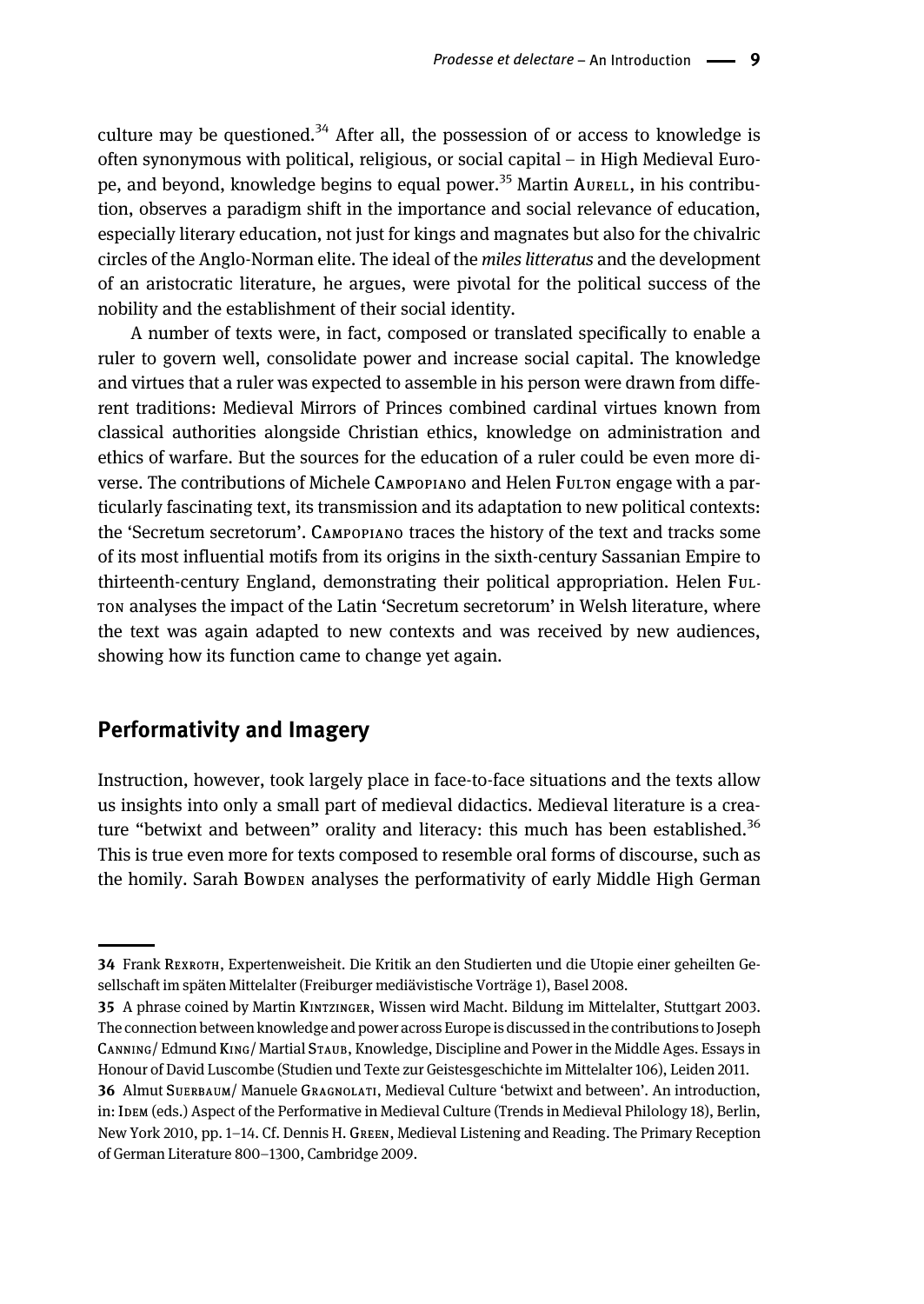didactic writing by the example of the 'Rede von deme heiligen gelouben' and demonstrates how the text suggests interaction with its audience despite its literary form. Interaction with the audience can also be achieved with images. The didactic function of images, for example in the case of stained-glass windows, has long been observed, since they allow the non-literate *educandus* a degree of access to knowledge (as Gregory the Great states in his famous letter)<sup>37</sup> and, at the same time, offer delight, just as Horace argues of literature. Indeed, even in didactic writing, images play a crucial role. Illustrations and images are transmitted in manuscripts not (or not only) to appeal to the illiterate, but also to enhance the didactic effect of the text. Ernst HELLGARDT demonstrates in his chapter that the images in 'Der Welsche Gast' are unintelligible to the illiterate but do aid the reception and memorization of the didactic content by a reader.

Religious texts in particular rely on visual strategies to convey meaning. Among the first illuminated medieval manuscripts are biblical texts – such as the famous Lindisfarne Gospel (London, British Library, Cotton MS Nero D IV) of the eighth century – whose images served to emphasise the importance of the scripture, guide the reading and aid devotional practice.<sup>38</sup> Illustration as a didactic strategy was similarly important to other religions of the book, as Katrin KOGMAN-APPEL shows for the case of medieval illustrated Haggadot-manuscripts, in which images work on several levels to illustrate both the textual layer and the ritual that is the subject of the text. However, the didactic potential of visual aids was also harnessed for the teaching of more mundane topics. The use of programmes of illustrations and the element of textual performativity demonstrate how much thought medieval authors put in their respective didactic enterprises. The variety of didactic strategies is equally evident with regards to the literary forms employed.

#### Forms and Functions

Since we established earlier that 'didactic' implied a textual function rather than a structural feature of instructive literature, we must take account of the almost unlimited diversity of textual forms authors made use of to combine instruction with pleasure. They often employed forms that, from a modern perspective, would be somewhat

<sup>37</sup> Cf. for example Michael CURSCHMANN, Pictura laicorum litteratura? Überlegungen zum Verhältnis von Bild und volkssprachlicher Schriftlichkeit im Hoch- und Spätmittelalter bis zum Codex Manesse, in: Hagen KELLER/ Klaus Grubmüller/ Nikolaus Staubach (eds.), Pragmatische Schriftlichkeit im Mittelalter. Erscheinungsformen und Entwicklungsstufen (Münstersche Mittelalter-Schriften 65), Munich 1992, pp. 111–129 and illustrations pp. 2–11.

<sup>38</sup> Michelle P. BROWN, The Lindisfarne Gospels. Society, Spirituality and the Scribe. Toronto/ Buffalo 2003, chapter 5: The art of the Lindisfarne Gospel, pp. 272–370, here pp. 272–299.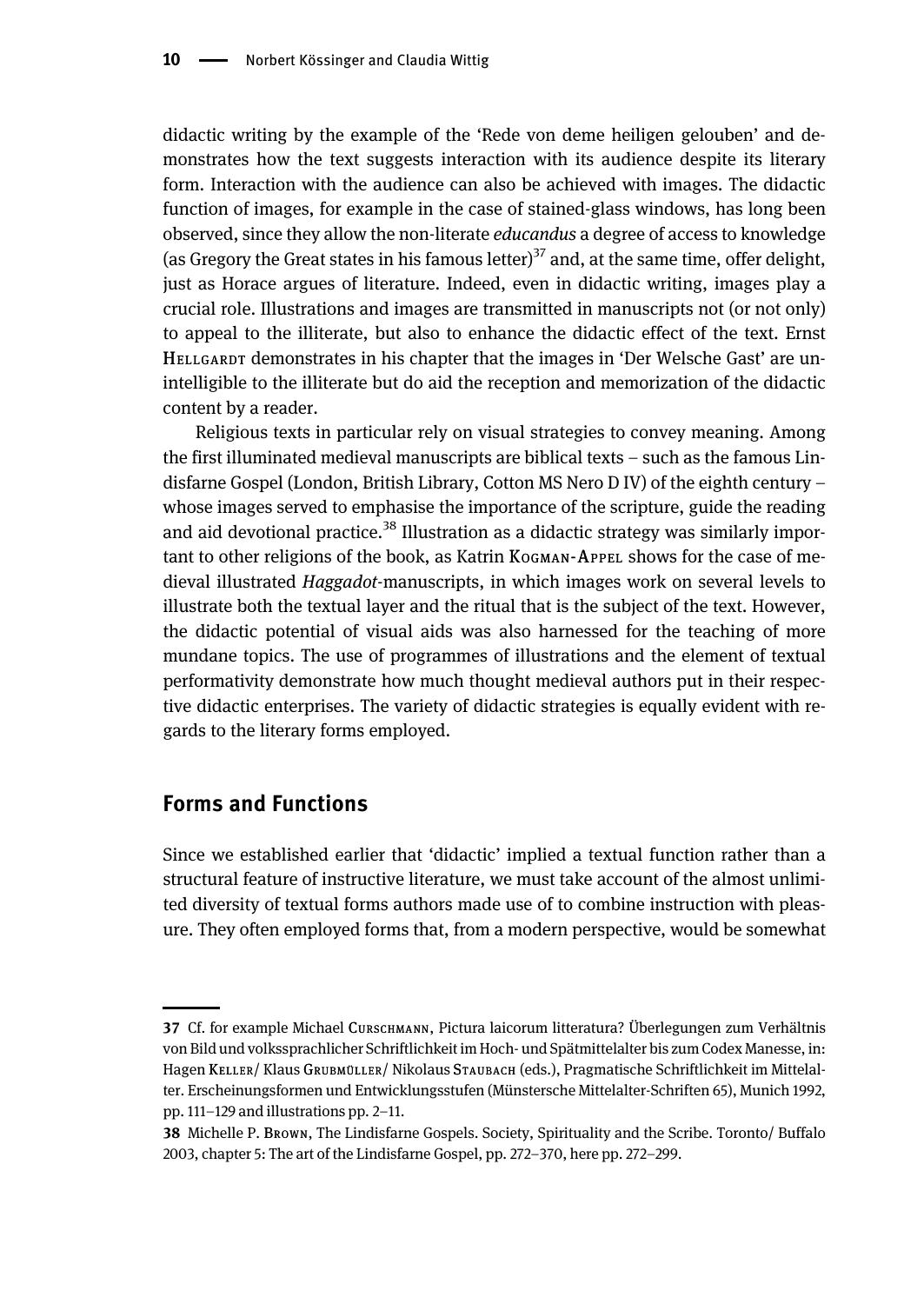unusual containers for knowledge. However, as the contributions in this section demonstrate, form and function in didactic literature are related in complex ways. Medieval writers displayed great creativity in exploring the different potential genres on offer for intellectual engagement, mnemotechnic or explication, while also making the contents pleasing and, in some cases, outright entertaining. In the present volume, the range of different degrees of didactic function, employing various poetical forms, ranges from hard-to-place fragments at one end of the scale to didactic poems with readily identifiable authors at the other. The particularly problematic former case is discussed by Claudia WITTIG, drawing on the example of the fragmentary (Early) Middle High German texts 'Rittersitte' and 'Der heimliche Bote'. In both cases, an allocation of a didactic function is disputed in scholarship. WITTIG approaches these texts via discourse analysis (which produces a new edition of the 'Rittersitte') which supports a new assessment of the two works.

Corrado BOLOGNA, looking at lyrical poetry, emphasises in his chapter the relevance of vernacular literature in Northern Italy in the thirteenth century. He establishes the first phenomenology of such texts and situates them synchronically, within contemporary literary production in Northern Italy, and diachronically, with regards to previous conceptually connected models.

Even the traditional didactic poem afforded opportunities for creative instruction, as Thomas HAYE demonstrates using the example of a hitherto-unknown text by Simon of Couvin (1320–1367), which is edited here for the first time. The text discusses from a juridical perspective whether, under certain circumstances, a healthy tooth may be drawn. HAYE reveals in his analysis and interpretation the didactic strategies, literary references and rhetorical means that Simon employs in the presentation of a legal case that was bound to cause amusement in its readers, too.

David MURRAY's contribution touches on the question of a didactic genre that we have discussed above. He deliberately chooses heterogeneous texts from the thirteenth century (Matfre Ermengauds 'Breviari d'Amor', Hugos of Trimberg 'Der Renner' and Dante Alighieris 'Vita Nuova') in order to discuss how the tension between authoritative quotations and textual coherence may be resolved.

### Models and Reception

The contributions combined in the fourth and last section show how instruction or educational elements can be attached to texts on different levels. Helena DE CARLOS establishes, describes and differentiates several didactic levels in the oldest manuscript of the pseudo-Clementine 'Recognitions' (Vercelli, Biblioteca Capitolare 158, late seventh century). The different medieval hands in which annotations and glosses were added to the codex do not only allow us to trace the journey of the manuscript from Spain to Italy, but also illustrate a hermeneutic process of appropriation in the context of monastic education.